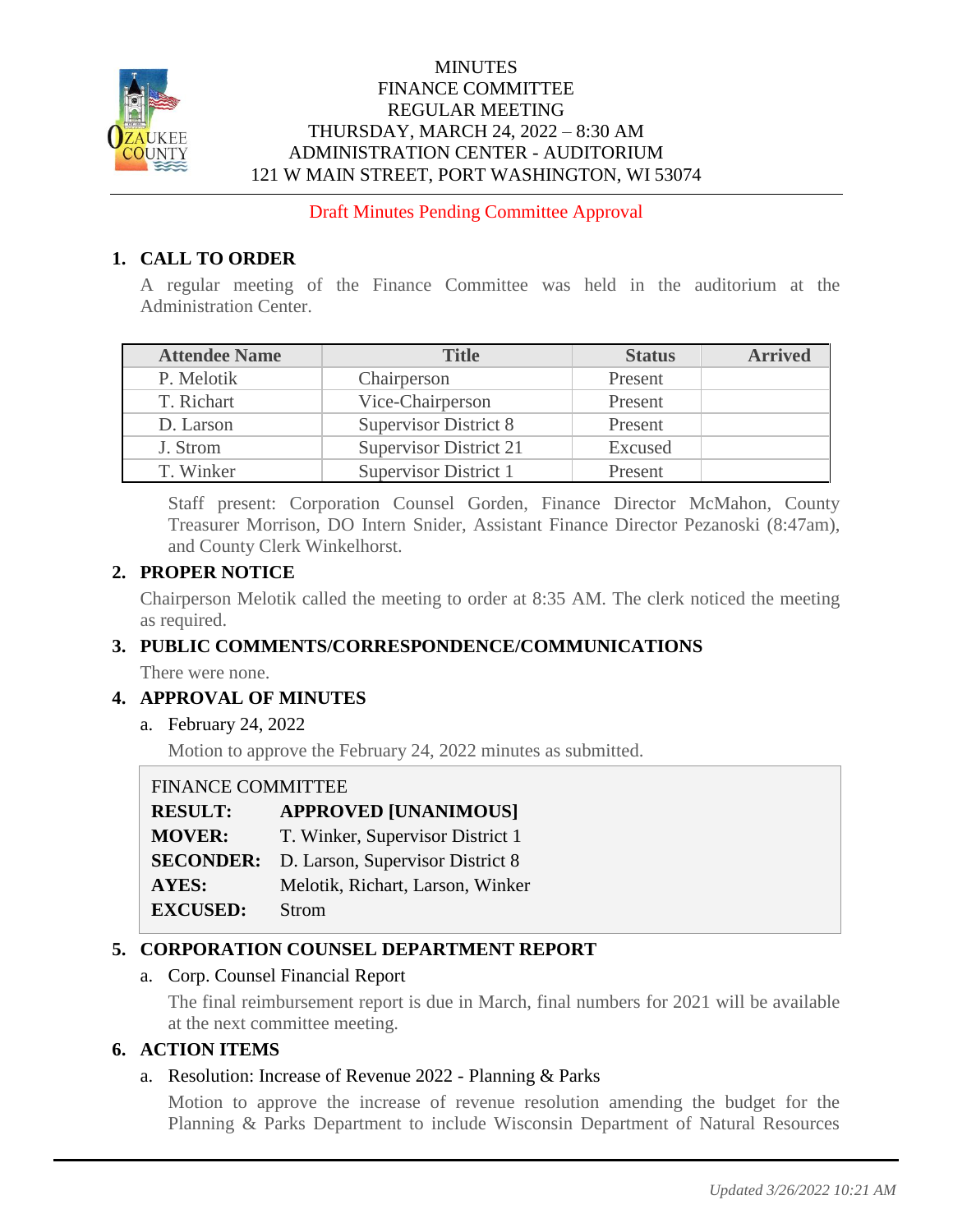Surface Water Planning Grant of \$10,000. This resolution will move forward to the County Board for final action.

| <b>FINANCE COMMITTEE</b> |                                  |  |
|--------------------------|----------------------------------|--|
| <b>RESULT:</b>           | <b>APPROVED [UNANIMOUS]</b>      |  |
| <b>MOVER:</b>            | T. Richart, Vice-Chairperson     |  |
| <b>SECONDER:</b>         | D. Larson, Supervisor District 8 |  |
| <b>AYES:</b>             | Melotik, Richart, Larson, Winker |  |
| <b>EXCUSED:</b>          | Strom                            |  |

b. Resolution: Transfer 50% of 2021 General Fund Surplus to Capital Projects Fund 8:47 AM Assistant Finance Director Pezanoski joined the meeting.

Motion to approve the resolution for the transfer of \$953,044 which is 50% of the 2021 General Fund Surplus to Capital Projects Fund. This resolution will move forward to the County Board for final action.

| <b>FINANCE COMMITTEE</b> |                                               |  |
|--------------------------|-----------------------------------------------|--|
| <b>RESULT:</b>           | <b>APPROVED [UNANIMOUS]</b>                   |  |
| <b>MOVER:</b>            | T. Winker, Supervisor District 1              |  |
|                          | <b>SECONDER:</b> T. Richart, Vice-Chairperson |  |
| AYES:                    | Melotik, Richart, Larson, Winker              |  |
| <b>EXCUSED:</b>          | Strom                                         |  |

c. Wire Transfers #3447 - #3462 and February 2022 Schedule of Vouchers

Motion to approve Wire Transfers #3447 - #3462 and February 2022 Schedule of Vouchers for a total amount of \$13,962,105.53.

### FINANCE COMMITTEE

| <b>RESULT:</b>   | <b>APPROVED [UNANIMOUS]</b>      |
|------------------|----------------------------------|
| <b>MOVER:</b>    | D. Larson, Supervisor District 8 |
| <b>SECONDER:</b> | T. Winker, Supervisor District 1 |
| AYES:            | Melotik, Richart, Larson, Winker |
| <b>EXCUSED:</b>  | <b>Strom</b>                     |

### **7. DEPARTMENT REPORTS**

a. County Clerk

Annual report included in the packet. There were no questions.

b. Finance

Questions on sales tax collection, ARPA Funds, Highland Interchange, General Fund and Special Funds.

### c. Human Resources

There were no questions.

### d. Information Technology

There were no questions.